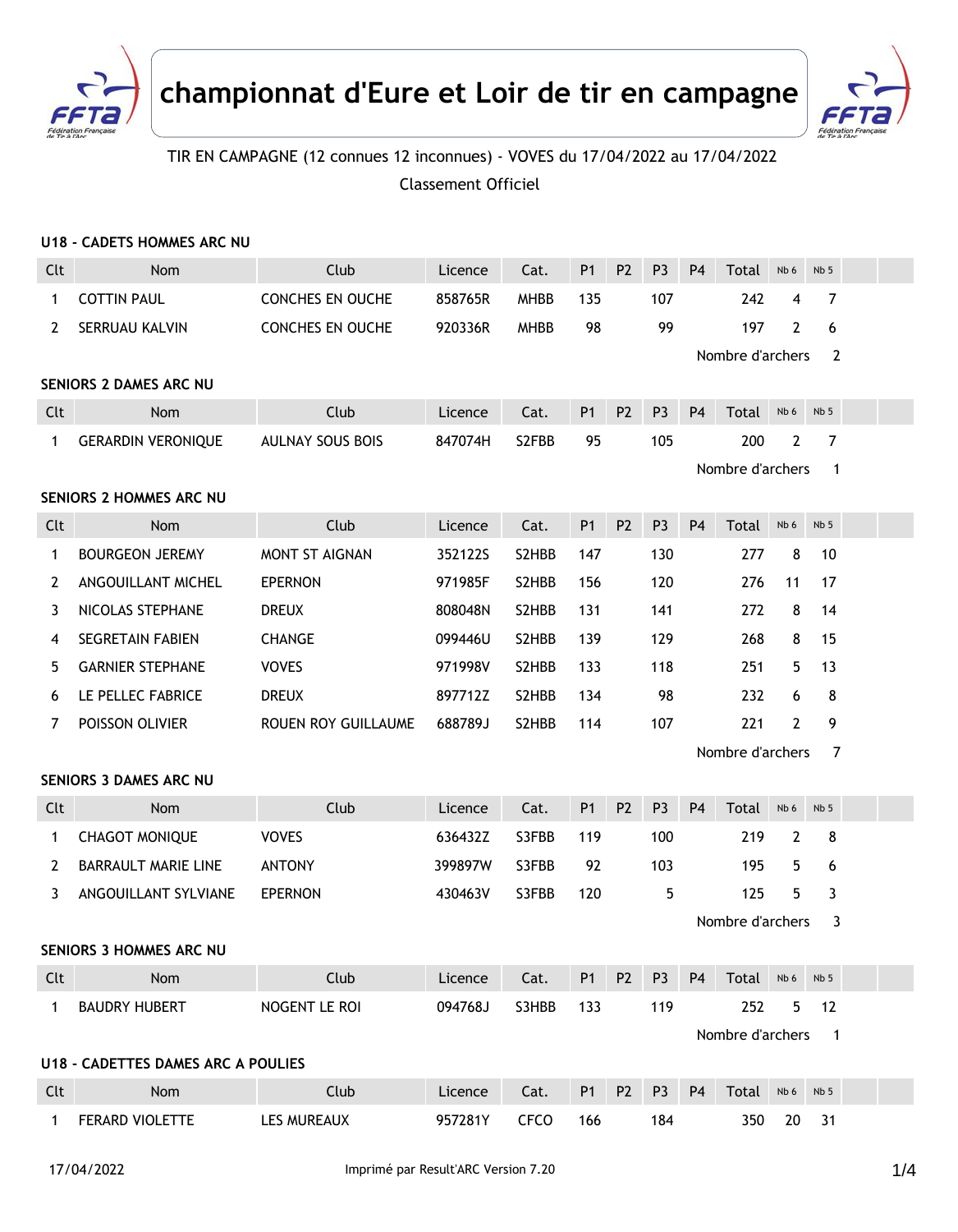## **U21 - JUNIORS DAMES ARC A POULIES**

| Clt                                  | Nom                                     | Club                  | Licence                                | Cat.               | <b>P1</b>      | P <sub>2</sub> | P <sub>3</sub> | P <sub>4</sub>                  | Total            | Nb 6 | Nb <sub>5</sub>          |  |  |  |
|--------------------------------------|-----------------------------------------|-----------------------|----------------------------------------|--------------------|----------------|----------------|----------------|---------------------------------|------------------|------|--------------------------|--|--|--|
| $\mathbf{1}$                         | FERARD CLEMENTINE                       | <b>LES MUREAUX</b>    | 909528T                                | <b>JFCO</b>        | 146            |                | 163            |                                 | 309              | 11   | 17                       |  |  |  |
|                                      |                                         |                       |                                        |                    |                |                |                | Nombre d'archers<br>$\mathbf 1$ |                  |      |                          |  |  |  |
| SENIORS 1 HOMMES ARC A POULIES       |                                         |                       |                                        |                    |                |                |                |                                 |                  |      |                          |  |  |  |
| Clt                                  | Nom                                     | Club                  | Licence                                | Cat.               | P <sub>1</sub> | <b>P2</b>      | P <sub>3</sub> | <b>P4</b>                       | Total            | Nb 6 | Nb <sub>5</sub>          |  |  |  |
| 1                                    | <b>GESNOUIN ARNAUD</b>                  | <b>MONT ST AIGNAN</b> | 650262G                                | S1HCO              | 202            |                | 203            |                                 | 405              | 51   | 15                       |  |  |  |
| 2                                    | <b>CHASTAING TEDDY</b>                  | ASAM CHERBOURG-OCTE   | 766670M                                | S1HCO              | 183            |                | 177            |                                 | 360              | 26   | 21                       |  |  |  |
| 3                                    | <b>EGRET NICOLAS</b>                    | <b>VOVES</b>          | 609247A                                | S1HCO              | 186            |                | 160            |                                 | 346              | 20   | 24                       |  |  |  |
|                                      | Nombre d'archers<br>3                   |                       |                                        |                    |                |                |                |                                 |                  |      |                          |  |  |  |
| <b>SENIORS 2 DAMES ARC A POULIES</b> |                                         |                       |                                        |                    |                |                |                |                                 |                  |      |                          |  |  |  |
| Clt                                  | Nom                                     | Club                  | Licence                                | Cat.               | P <sub>1</sub> | P <sub>2</sub> | P <sub>3</sub> | <b>P4</b>                       | Total            | Nb 6 | Nb <sub>5</sub>          |  |  |  |
| 1                                    | <b>HUON TIPHAINE</b>                    | <b>ANTONY</b>         | 775466Y                                | S <sub>2</sub> FCO | 180            |                | 189            |                                 | 369              | 28   | 27                       |  |  |  |
| 2                                    | JOBERT ALEXANDRA                        | CARQUEFOU             | 775452H                                | S <sub>2</sub> FCO | 182            |                | 178            |                                 | 360              | 24   | 24                       |  |  |  |
| 3                                    | SERRUAU CHERON AURELIE CONCHES EN OUCHE |                       | 920332L                                | S <sub>2</sub> FCO | 154            |                | 179            |                                 | 333              | 16   | 27                       |  |  |  |
|                                      |                                         |                       |                                        |                    |                |                |                |                                 | Nombre d'archers |      | 3                        |  |  |  |
| SENIORS 2 HOMMES ARC A POULIES       |                                         |                       |                                        |                    |                |                |                |                                 |                  |      |                          |  |  |  |
| Clt                                  | <b>Nom</b>                              | Club                  | Licence                                | Cat.               | <b>P1</b>      | P <sub>2</sub> | P <sub>3</sub> | P <sub>4</sub>                  | Total            | Nb 6 | Nb <sub>5</sub>          |  |  |  |
| $\mathbf{1}$                         | <b>GASSE NICOLAS</b>                    | COURVILLE S/EURE AC   | 268245W                                | S <sub>2</sub> HCO | 194            |                | 200            |                                 | 394              | 40   | 26                       |  |  |  |
| 2                                    | <b>WELSCH MICHAEL</b>                   | <b>EPERNON</b>        | 754794D                                | S <sub>2</sub> HCO | 194            |                | 191            |                                 | 385              | 35   | 28                       |  |  |  |
| 3                                    | <b>FOLLET SEBASTIEN</b>                 | <b>MONT ST AIGNAN</b> | 433898D                                | S <sub>2</sub> HCO | 189            |                | 186            |                                 | 375              | 29   | 30                       |  |  |  |
| 4                                    | <b>BERGUIN PHILIPPE</b>                 | MONT ST AIGNAN        | 599974W                                | S <sub>2</sub> HCO | 179            |                | 193            |                                 | 372              | 27   | 31                       |  |  |  |
| 5                                    | FERARD BRUNO                            | LES MUREAUX           | 860276H                                | S <sub>2</sub> HCO | 158            |                | 175            |                                 | 333              | 16   | 25                       |  |  |  |
| 6                                    | <b>BIET PATRICK</b>                     | <b>CHARTRES</b>       | 224858L                                | S <sub>2</sub> HCO | 150            |                | 156            |                                 | 306              | 12   | 18                       |  |  |  |
|                                      |                                         |                       |                                        |                    |                |                |                |                                 | Nombre d'archers |      | 6                        |  |  |  |
|                                      | <b>SENIORS 3 DAMES ARC A POULIES</b>    |                       |                                        |                    |                |                |                |                                 |                  |      |                          |  |  |  |
| Clt                                  | <b>Example 19 Nom</b>                   | Club                  | Licence Cat. P1 P2 P3 P4 Total Nb6 Nb5 |                    |                |                |                |                                 |                  |      |                          |  |  |  |
| 1                                    | SAUBION VIOLETTE                        | <b>ANTONY</b>         | 423189N                                | S3FCO              | 167            |                | 183            |                                 | 350              | 22   | 25                       |  |  |  |
|                                      |                                         |                       |                                        |                    |                |                |                |                                 | Nombre d'archers |      | $\overline{\phantom{1}}$ |  |  |  |
| SENIORS 3 HOMMES ARC A POULIES       |                                         |                       |                                        |                    |                |                |                |                                 |                  |      |                          |  |  |  |
| Clt                                  | Nom                                     | Club                  | Licence                                | Cat.               | P <sub>1</sub> | P <sub>2</sub> | P <sub>3</sub> | P <sub>4</sub>                  | Total            | Nb 6 | Nb <sub>5</sub>          |  |  |  |
| $\mathbf{1}$                         | SAUBION DOMINIQUE                       | <b>ANTONY</b>         | 433694G                                | S3HCO              | 173            |                | 189            |                                 | 362              | 24   | 28                       |  |  |  |
| 2                                    | PIKE MARTIN                             | <b>POISSY</b>         | 823222G                                | S3HCO              | 176            |                | 185            |                                 | 361              | 23   | 31                       |  |  |  |
| 3                                    | PICOT RENE                              | <b>PORNIC</b>         | 083238B                                | S3HCO              | 182            |                | 173            |                                 | 355              | 20   | 30                       |  |  |  |
| 4                                    | DOURNEAU JEAN-FRANCOI ANTONY            |                       | 076531L                                | S3HCO              | 190            |                | 163            |                                 | 353              | 25   | 24                       |  |  |  |
| 5                                    | JUMEL JEAN-CLAUDE                       | <b>CHARTRES</b>       | 010949B                                | S3HCO              | 171            |                | 166            |                                 | 337              | 15   | 24                       |  |  |  |
| 6                                    | MAUPILET GILBERT                        | <b>PORNIC</b>         | 894188U                                | S3HCO              | 169            |                | 158            |                                 | 327              | 12   | 24                       |  |  |  |
|                                      |                                         |                       |                                        |                    |                |                |                |                                 |                  |      |                          |  |  |  |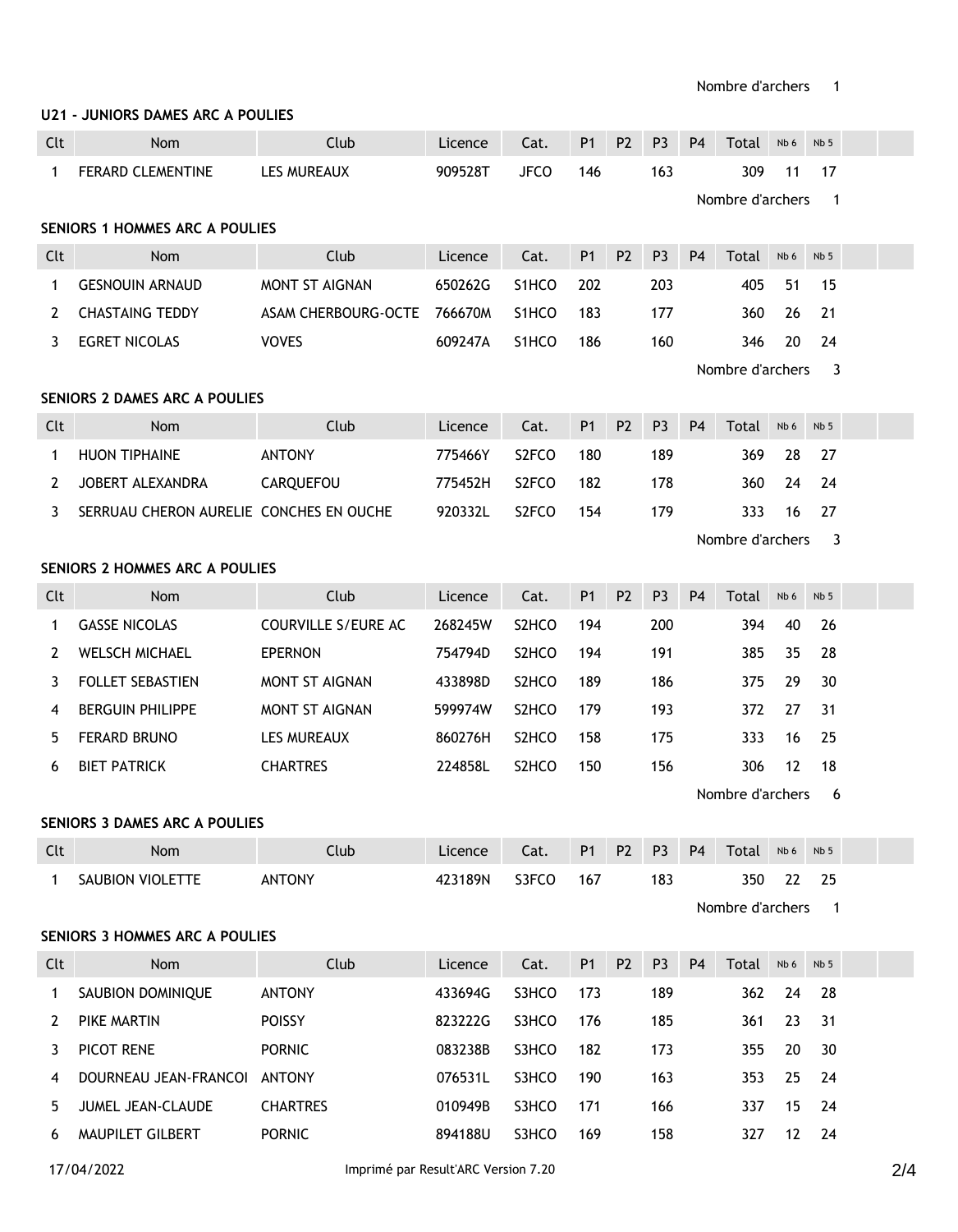| 7                                    | <b>COULON DOMINIQUE</b>        | LA TURBALLE                | 633558A               | S3HCO       | 170            |                | 155            |                | 325              | 10           | 27              |  |
|--------------------------------------|--------------------------------|----------------------------|-----------------------|-------------|----------------|----------------|----------------|----------------|------------------|--------------|-----------------|--|
| 8                                    | <b>TIRLET MICHEL</b>           | <b>AULNAY SOUS BOIS</b>    | 437598A               | S3HCO       | 158            |                | 160            |                | 318              | 18           | 18              |  |
| 9                                    | <b>BAVENT JEAN-MARIE</b>       | CONCHES EN OUCHE           | 291187H               | S3HCO       | 141            |                | 163            |                | 304              | 10           | 16              |  |
| 10                                   | AMBROSINO CHRISTIAN            | <b>RAMBOUILLET</b>         | 776821W               | S3HCO       | 142            |                | 147            |                | 289              | 9            | 17              |  |
|                                      |                                |                            |                       |             |                |                |                |                | Nombre d'archers |              | 10              |  |
| U13 - BENJAMINES DAMES ARC CLASSIQUE |                                |                            |                       |             |                |                |                |                |                  |              |                 |  |
| Clt                                  | <b>Nom</b>                     | Club                       | Licence               | Cat.        | P <sub>1</sub> | P <sub>2</sub> | P <sub>3</sub> | <b>P4</b>      | Total            | Nb 6         | Nb <sub>5</sub> |  |
| $\mathbf{1}$                         | <b>CHAUVEAU MELISSA</b>        | <b>VOVES</b>               | 996604R               | <b>BFCL</b> | 125            |                | 148            |                | 273              | 8            | 10              |  |
|                                      |                                |                            | Nombre d'archers<br>1 |             |                |                |                |                |                  |              |                 |  |
| U13 - BENJAMINS HOMMES ARC CLASSIQUE |                                |                            |                       |             |                |                |                |                |                  |              |                 |  |
| Clt                                  | <b>Nom</b>                     | Club                       | Licence               | Cat.        | P <sub>1</sub> | P <sub>2</sub> | P <sub>3</sub> | <b>P4</b>      | Total            | Nb 6         | Nb <sub>5</sub> |  |
| 1                                    | <b>COTTIN BASTIEN</b>          | CONCHES EN OUCHE           | 953384M               | <b>BHCL</b> | 103            |                | 108            |                | 211              | 6            | 7               |  |
|                                      |                                |                            |                       |             |                |                |                |                | Nombre d'archers |              | 1               |  |
| U15 - MINIMES HOMMES ARC CLASSIQUE   |                                |                            |                       |             |                |                |                |                |                  |              |                 |  |
| Clt                                  | <b>Nom</b>                     | Club                       | Licence               | Cat.        | P1             | P <sub>2</sub> | P <sub>3</sub> | <b>P4</b>      | Total            | Nb 6         | Nb <sub>5</sub> |  |
| 1                                    | <b>GASSE MALO</b>              | <b>COURVILLE S/EURE AC</b> | 028476C               | <b>MHCL</b> | 151            |                | 153            |                | 304              | 10           | 14              |  |
|                                      | Nombre d'archers<br>-1         |                            |                       |             |                |                |                |                |                  |              |                 |  |
| U18 - CADETS HOMMES ARC CLASSIQUE    |                                |                            |                       |             |                |                |                |                |                  |              |                 |  |
| Clt                                  | <b>Nom</b>                     | Club                       | Licence               | Cat.        | P <sub>1</sub> | P <sub>2</sub> | P <sub>3</sub> | P <sub>4</sub> | Total            | Nb 6         | Nb <sub>5</sub> |  |
| $\mathbf{1}$                         | <b>QUONIOU MATHIS</b>          | <b>AUNEAU</b>              | 872950J               | <b>CHCL</b> | 116            |                | 129            |                | 245              | 8            | 6               |  |
| 2                                    | <b>FROGER DAVID</b>            | <b>VOVES</b>               | 896388K               | <b>CHCL</b> | 118            |                | 114            |                | 232              | 6            | 8               |  |
|                                      |                                |                            |                       |             |                |                |                |                | Nombre d'archers |              | $\overline{2}$  |  |
|                                      | SENIORS 1 HOMMES ARC CLASSIQUE |                            |                       |             |                |                |                |                |                  |              |                 |  |
| Clt                                  | <b>Nom</b>                     | Club                       | Licence               | Cat.        | <b>P1</b>      | P <sub>2</sub> | P <sub>3</sub> | <b>P4</b>      | Total            | Nb 6         | Nb <sub>5</sub> |  |
| $\mathbf{1}$                         | ELET SEBASTIEN                 | <b>MONT ST AIGNAN</b>      | 889446P               | S1HCL       | 157            |                | 155            |                |                  | 312 141      | 7               |  |
|                                      |                                |                            |                       |             |                |                |                |                | Nombre d'archers |              | 1               |  |
|                                      | SENIORS 2 DAMES ARC CLASSIQUE  |                            |                       |             |                |                |                |                |                  |              |                 |  |
| Clt                                  | Nom                            | Club                       | Licence               | Cat.        | P <sub>1</sub> | P <sub>2</sub> | P <sub>3</sub> | P <sub>4</sub> | Total            | Nb 6         | Nb <sub>5</sub> |  |
| $\mathbf{1}$                         | AMBROSINO FLORENCE             | RAMBOUILLET                | 776819U               | S2FCL       | 70             |                | 77             |                | 147              | $\mathbf 1$  | 3               |  |
|                                      |                                |                            |                       |             |                |                |                |                | Nombre d'archers |              | $\mathbf{1}$    |  |
| SENIORS 2 HOMMES ARC CLASSIQUE       |                                |                            |                       |             |                |                |                |                |                  |              |                 |  |
| Clt                                  | Nom                            | Club                       | Licence               | Cat.        | P <sub>1</sub> | P <sub>2</sub> | P <sub>3</sub> | P <sub>4</sub> | Total            | Nb 6         | Nb <sub>5</sub> |  |
| 1                                    | <b>TENA RAPHAEL</b>            | <b>ILLIERS COMBRAY</b>     | 624076U               | S2HCL       | 140            |                | 148            |                | 288              | 6            | 20              |  |
| 2                                    | SIMON NICOLAS                  | <b>VOVES</b>               | 689252M               | S2HCL       | 127            |                | 157            |                | 284              | 14           | 11              |  |
| 3                                    | <b>DURPOIX STEPHANE</b>        | <b>EPERNON</b>             | 756140S               | S2HCL       | 145            |                | 137            |                | 282              | 8            | 21              |  |
| 4                                    | <b>GOMEZ BRUNO</b>             | LEVES                      | 835243Y               | S2HCL       | 141            |                | 118            |                | 259              | 3            | 14              |  |
| 5                                    | SUFFICE BRUNO                  | <b>VOVES</b>               | 742237E               | S2HCL       | 77             |                | 97             |                | 174              | $\mathbf{2}$ | 3               |  |

Nombre d'archers 5